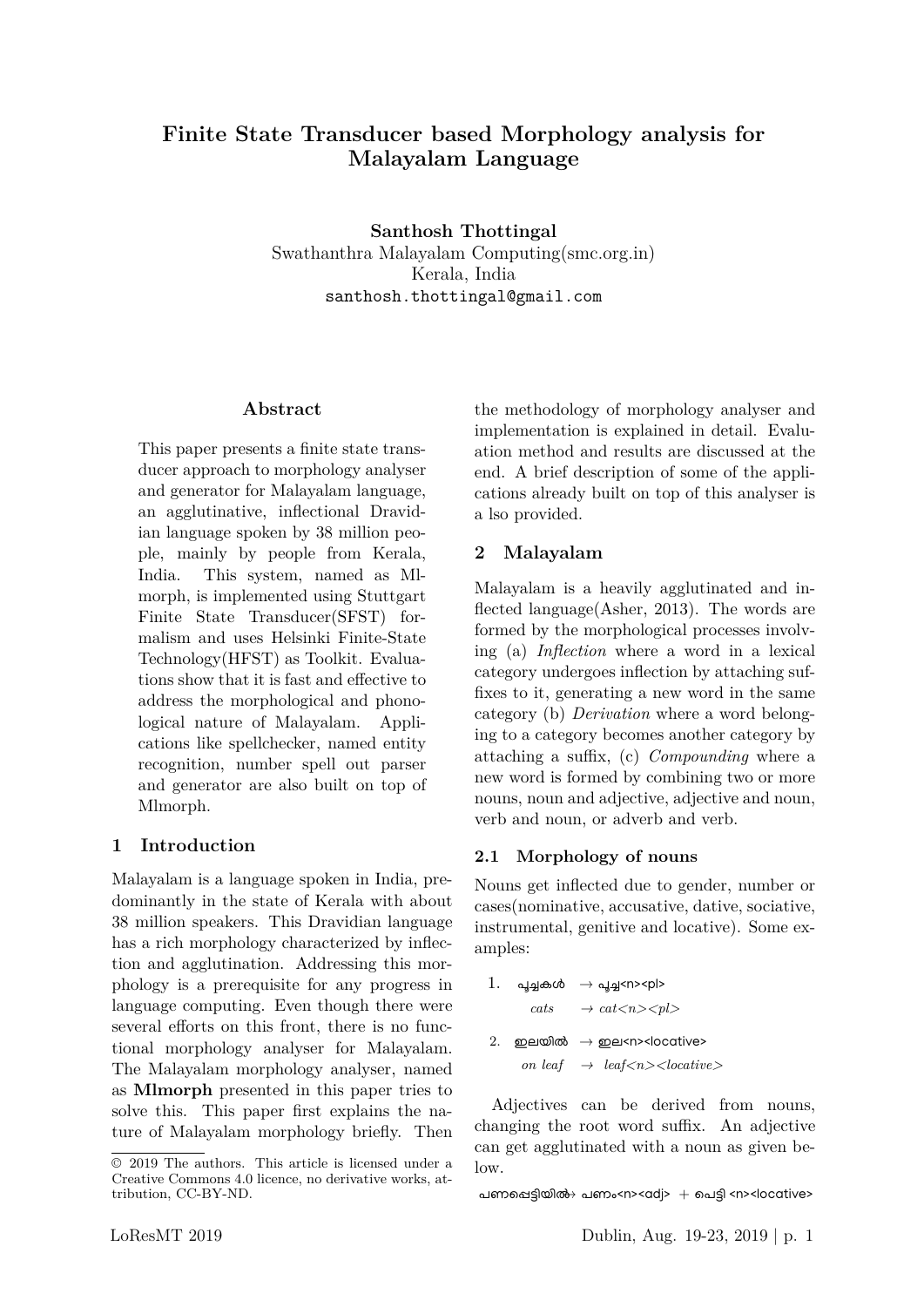*in money box*  $\rightarrow$  *money <n> <adj>*  $+$  *box <n><locative>*

The above example also illustrate that derivation, agglutination, inflection - all these three can happen in a single word. Also, they can happen more than once in a single word. Example:

പഞ്ചസാരമണൽത്തരികളിലുമാണ് പഞ്ചസാര<n><adj> + മണൽ<n><adj> തരി<n><pl><locative> + ഉം<cnj> + ആണ്<aff> *it is in the sugar-white grainy sands too*  $\rightarrow$  sugar $\langle n \rangle \langle adj \rangle$  $+$  sand $\langle n \rangle \langle nd \rangle$  + grain $\langle n \rangle \langle pl \rangle \langle locative \rangle$  + *too<cnj> + is<aff>*

#### **2.2 Morphology of verbs**

Verbs in Malayalam get inflected based on tense, mood, voice and aspect(Varma, 2006). Verbs are inflected for present, past and future tenses. Perfect, habitual and iterative aspects are very common. Iterative aspect has tense and emphatic variations. Verbs get inflected with causative and passive voices as well. A variety of mood forms such as abilitative, imperative, compulsive, promissive, optative, purposive, permissive, precative, irrealis, monitory, conditional, satisfactive exist. All of these forms are supported by Mlmorph. Some examples are given below.

```
ചിരിച്ച\rightarrowചിരിക്കുക<v><past>laughed \rightarrow laugh <v>
```
ചിരിച്ചകൊണ്ടിരുന്ന  $\rightarrow$  ചിരിക്കുക $<$ v $>$   $<$ iterative-pastaspect><adv-clause-rp-past>

```
the one who kept laughing \rightarrow laugh \langle v \rangle \langle <i>iterative-
past-aspect><adv-clause-rp-past>
```
Nouns can be derived from verbs and then it can undergo all nominal inflections or agglutinations.

| പാടിക്കൊണ്ടിരിക്കൽ                                      | $\rightarrow$ | പാട്ടക $<$ v $>$ iterative-       |
|---------------------------------------------------------|---------------|-----------------------------------|
| $\alpha$ spect $>$ $\alpha$ $>$ $\alpha$ eriv $>$       |               |                                   |
| $continuous$ $\quad$ singing                            | $\rightarrow$ | $sin\frac{q}{y} < v <$ iterative- |
| $\alpha spec t$ > $\langle n \rangle$ $\langle$ deriv > |               |                                   |

### **3 Methodology**

Mlmorph is based on Finite State Transducer technology. A finite state transducer (FST) maps strings from one regular language (surface language) onto strings from another regular language (analysis language). This process is reversible too. The same transducer can be used to generate (i) analyses for a surface form (in analysis mode) and (ii) surface forms for an analysis (in generation mode). The number of generated or analysed output strings is usually one, but can be more than one while handling morphology variations specific to a language.

#### **3.1 Implementation**

The Mlmorph is written in the SFST transducer specification language which is based on extended regular expressions with variables and operators for concatenation, conjunction, disjunction, repetition, composition, negation, context-dependent replacement, and more(Schmid, 2005). A compiler translates the transducer specifications to an optimal automata. The generator automata can be reversed to create the analyser automata using the same compiler. For Mlmorph, the SFST based morphology model is compiled using Helsinki Finite-State Technology(HFST) toolkit (Lindén et al., 2011). HFST provides programming language interfaces such as python binding, and several tools to work with the compiled automata. SFST is one of the backends HFST supports.

Mlmorph has the following top level composition.

#### \$analysis-filter\$ || \$morph\$ || \$phon\$ | | \$delete−pos\$

This composition results in a morphology generator. Reversing the order of composition, we get analyser. First, the analysis symbols are passed through a filter \$analysis-filter\$. It accepts only the known characters and tags for Mlmorph. It then goes through the morphology rules defined by \$morph\$. The results of morphology generation is applied with the phonological rules defined by \$phon\$. Finally, all POS tags and intermediate tags used internally are removed using \$delete-pos\$. The output is the generated word.

In the transducer \$morph\$, we define what is a word model for Malayalam - \$word\$. We define it is a union of nouns  $(\text{spounds}),$ verbs(\$verbs\$), adjectives, adverbs, interjection, quantifiers etc. Kleene's  $plus(+)$  and star(\*) operators has their usual meaning to denote number of occurrences.

```
$words = $punctuations ($nouns$)
```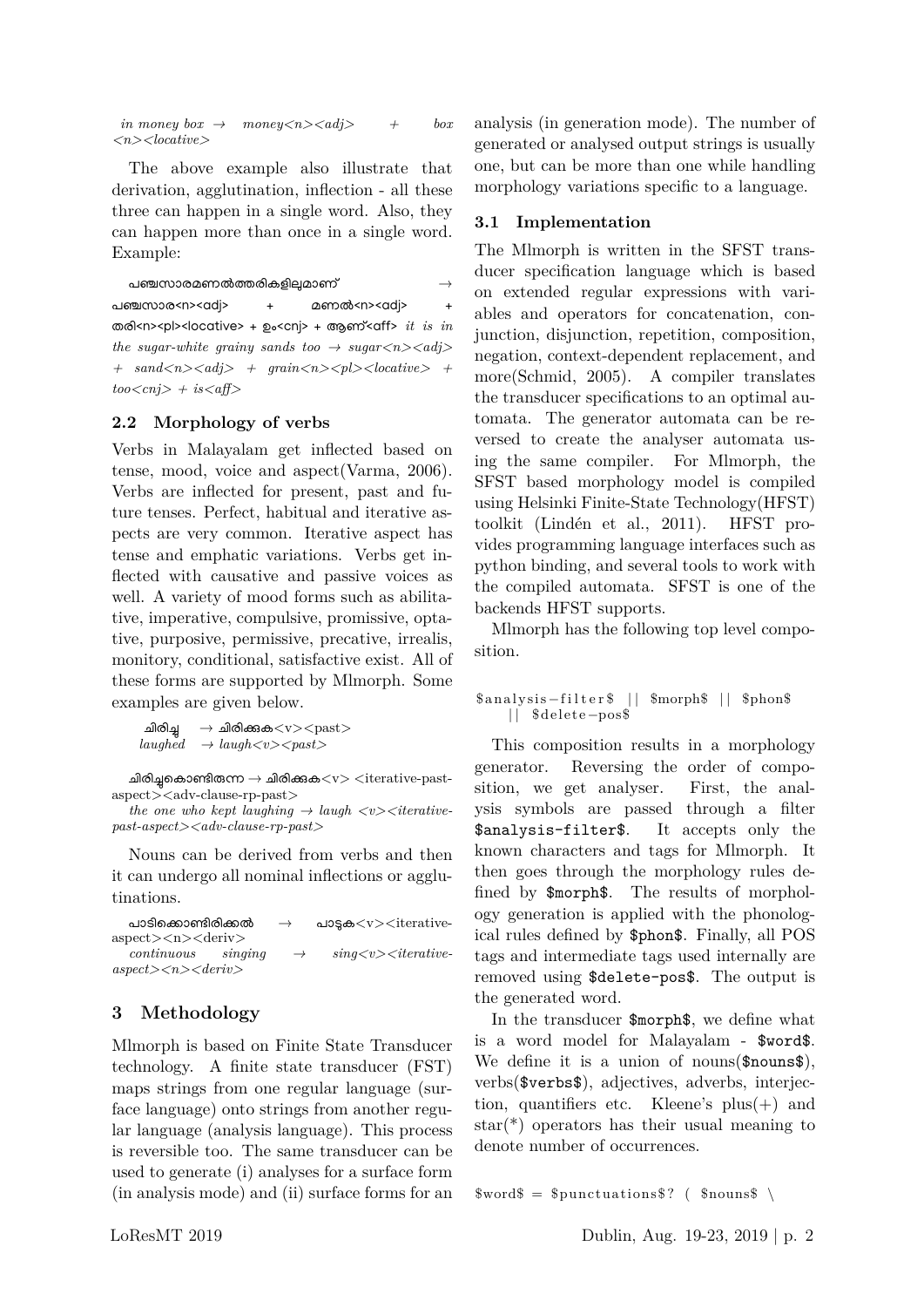```
| $verb$ | $noun_verb_compounds$ \
  \{4\}adjective\{4\} | \{4\}adverb\{4\} \
. . .
)? $punctuations$*
```
For the sake of brevity, we will explain noun and verb transducer here. A noun is formed by a union of singular nouns or plural nouns. A demonstrative(\$dem\$) or adjective(\$adjective\$) can precede it. The nominal inflectional forms [#ninfl#], postpositions, conjuctions, polarity forms, quantifiers etc. can be suffixes. The whole word then goes through the nominal inflection rules defined by \$ninfl\$ transducer.

```
$suffixes<sup>$</sup> = $postpositions<sup>$</sup>
     $conjunction$ | $polarity$ |
     $quantifiers$
$noun$ = $dem$ \ | \ ( $dem$? \ $adjective$ ? \ ($singular_noun$ | $plural_noun$ )
\left[\text{\#}\min\left\{1\text{\#}\right]^2 $suffixes$? \right) | $ninfl$
```
The verb model is defined as a verb stem from the defined lexicon going through a composition of union of tense, mood, aspect and adverb forms of verbal inflection.

```
$verb$= $vstem$ || ( $verb$-tenses ||<br>$verb$-aspects ||$verb−moods$ | $verb−aspects$ |
   $verb−adverbs$ )
```
The phonological transducer \$phon\$ applies the composition of phonological rules on the results of previous steps. The changes are mainly based on the last letter of first joining morpheme and first letter of second morpheme.

A python library is implemented on top of the automata generated<sup>1</sup>, that abstracts analysis and generation, making Mlmorph easy to use in other applications. A web interface is also available to try out<sup>2</sup>. It also provides web APIs for other applications to consume.

### **3.2 Lexicon**

The lexicon of Mlmorph contains the root words, classified and tagged into the following categories: nouns, person names, place names, postpositions, pronouns, quantifiers, abbreviations, adjectives, verbs, adverb, affirmatives, conjunctions, demonstratives, English borrowed nouns, Sanskrit rooted nouns, interjections and language names.

<sup>1</sup>https://pypi.org/project/mlmorph/

This lexicon is sourced from Malayalam Wiktionary, Wikipedia(based on categories there), CLDR(for language, place names) etc. The collected words are manually proofread and cleaned up. This task is tedious, but is very critical to the quality of analysis. It is also observed that the coverage ratio of Mlmorph largely depends on lexicon size.

#### **3.3 POS tags**

There is no agreement or standard on the POS tagging schema to be used for Malayalam. The general disagreement is about naming, which is very trivial to fix using a tag name mapper. The other issue is classification of features, which I found that there no elaborate schema that can cover Malayalam. So Mlmorph uses its own POS tagging schema and wherever possible the POS tags from Universal dependencies<sup>3</sup> (McDonald et al., 2013) are used. So far Mlmorph has defined 87 POS tags.

# **4 Applications**

A morphology analyser and generator is the foundation for many language computing applications. As we have a functional morphology analyser now, a few applications were built on top of it, mainly to showcase some use cases.

### **4.1 Malayalam number spell out**

In Malayalam, the spell out of numbers forms a single word. For example, a number 108 is  $ω$ εος έγενε – a single word. This word is formed by adjective form of  $\omega$ <sup> $\gamma$ </sup> (100) with  $\omega$ <sup> $\gamma$ </sup> (8). While these two words are glued, Malayalam phonological rules are also applied, resulting compounded word congs. Parsing the number ńെȓé് and interpreting it as 108 or converting 108 to  $\cos\phi\leq$  is an interesting problem in Malayalam computing.(Thottingal, 2017).

### **4.2 Spelling checker**

The productive morphology of Malayalam causes practically infinite vocabulary. So a word list based approach for spellcheck won't work. A morphology analyser based spellchecker was developed and found to be effective in addressing this long pending need for the language(Thottingal, 2018). A word is correctly spelled if the word can be analysed using

<sup>2</sup>https://morph.smc.org.in/

<sup>3</sup>http://universaldependencies.org/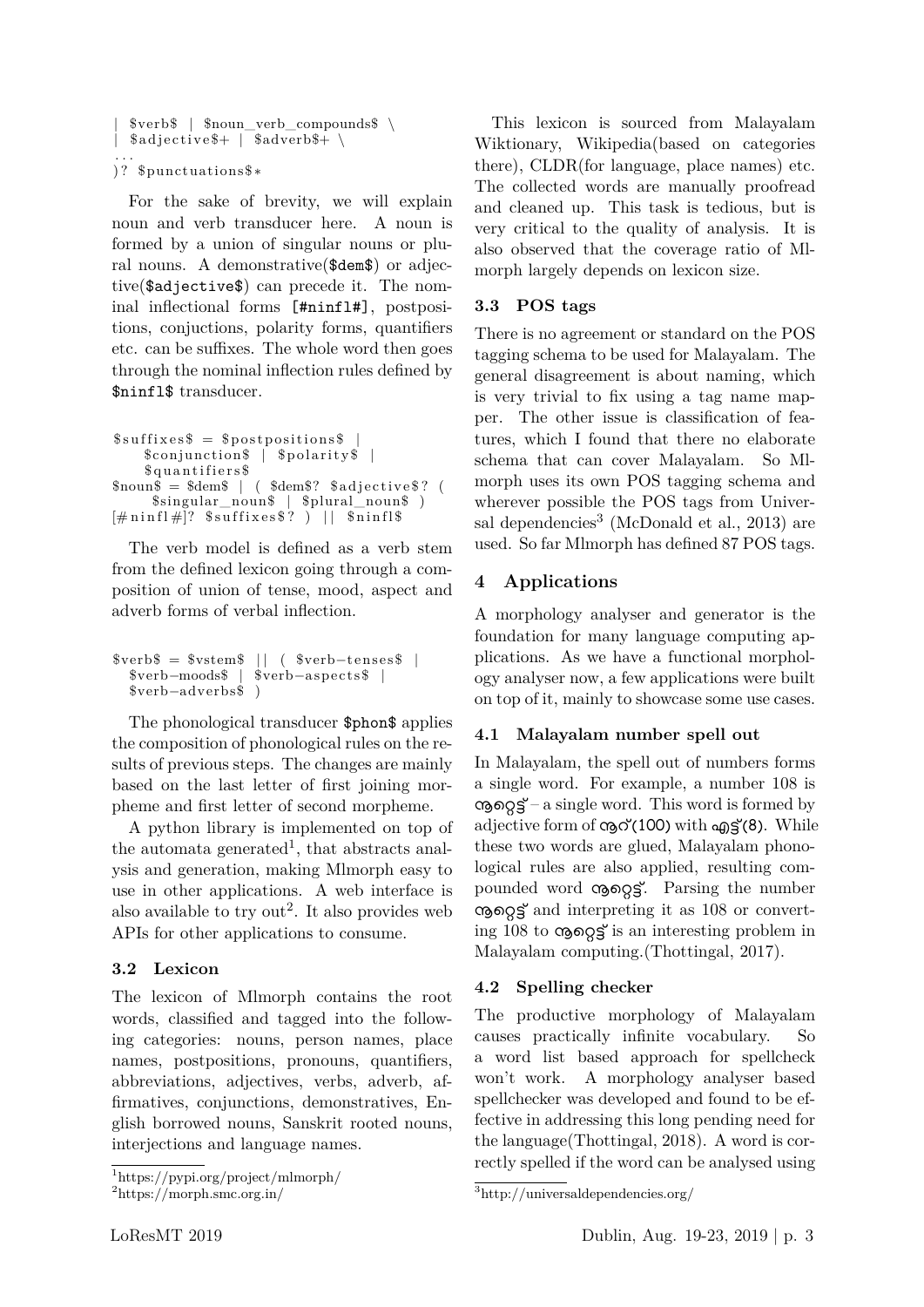morphology analyser. If not, a variety of correction strategies were applied to find spelling correction candidates.

#### **4.3 Named entity recognition**

Identifying the named entities in words that are inflected or agglutinated was a challenge, but with the morphology analyser it is now possible to easily identify them by analysing each words. It is also possible to get better search results for named entities like people names, person names or places in large text for content using the same approach. (Thottingal, 2019).

### **5 Evaluation and Results**

The evaluation of the system is done in three levels:

- 1. The Mlmorph is developed in a test driven approach. A manually prepared test case containing a word and its morphology analysis is first added to the collection of test cases. Then the analyser is enhanced to pass this test while not breaking any other tests that are already existing. About 450 such tests are present in the system. The same tests are used for morphology generator. So every analysis in the test case should generate the word by passing through the morphology generator. The test success rate is 100%
- 2. A set of 50,000 Malayalam words from the Malayalam corpus project of SMC<sup>4</sup> were used for the coverage analysis. The content in this set is already proofread and cleaned up to avoid words from other languages. It was found that 84% of words are analysed by Mlmorph. For the words that are not able to parse by the analyser, a frequency analysis is done, and top items in that list are considered for the tests in first level.
- 3. 1.4 million words collection, from all articles of Malayalam Wikipedia as of January 1, 2019 is used for testing. It can have spelling mistakes, words and acronyms from other languages like English. Also it can have many named entities that are not present in the lexicon of

Mlmorph compared to the processed corpus in previous step of evaluation. The current coverage for this corpus is 45%.

#### **5.1 Performance**

The Mlmorph implementation is reasonably fast as illustrated in Table 1. There is a constant time delay to load the whole automata of 12MB to memory and get ready for processing words. The time given in Table 1 includes that. The performance of the applications are very similar to this.

|         | Number of words   Time taken for analysis |
|---------|-------------------------------------------|
| 800     | 2 seconds                                 |
| 40,000  | $\vert$ 5 seconds                         |
| 1400000 | $\vert$ 90 seconds                        |

**Table 1:** Performance of Mlmorph. System: 64bit 4×i7-7600U CPU @ 2.80GHz, 15GB RAM

### **6 Future work**

From the evaluation, it was observed that most of the words that the analyser failed to analyse are less frequent, but valid named entities such as person names, place names, brand names, language names etc. Adding more such words to lexicon is a never ending task, but having a better coverage based on large corpus evaluation, the effectiveness of Mlmorph can be enhanced. A few automated lexicon enhancements and possible sources for such words are being actively explored.

# **7 Concluding remarks**

This paper presented the first functional system for Malayalam morphology. The transducer has addressed the agglutinational and inflectional properties of Malayalam. The system has the potential to be of an important component of language computing tools such as spell checker, search, named entity recognition and machine translation. The code is available under a free/open-source license(MIT license)<sup>5</sup>. The analyser, generator, named entity recognition applications are available at project website<sup>6</sup>.

<sup>4</sup>https://gitlab.com/smc/corpus

<sup>5</sup>https://gitlab.com/smc/mlmorph

<sup>6</sup>https://morph.smc.org.in